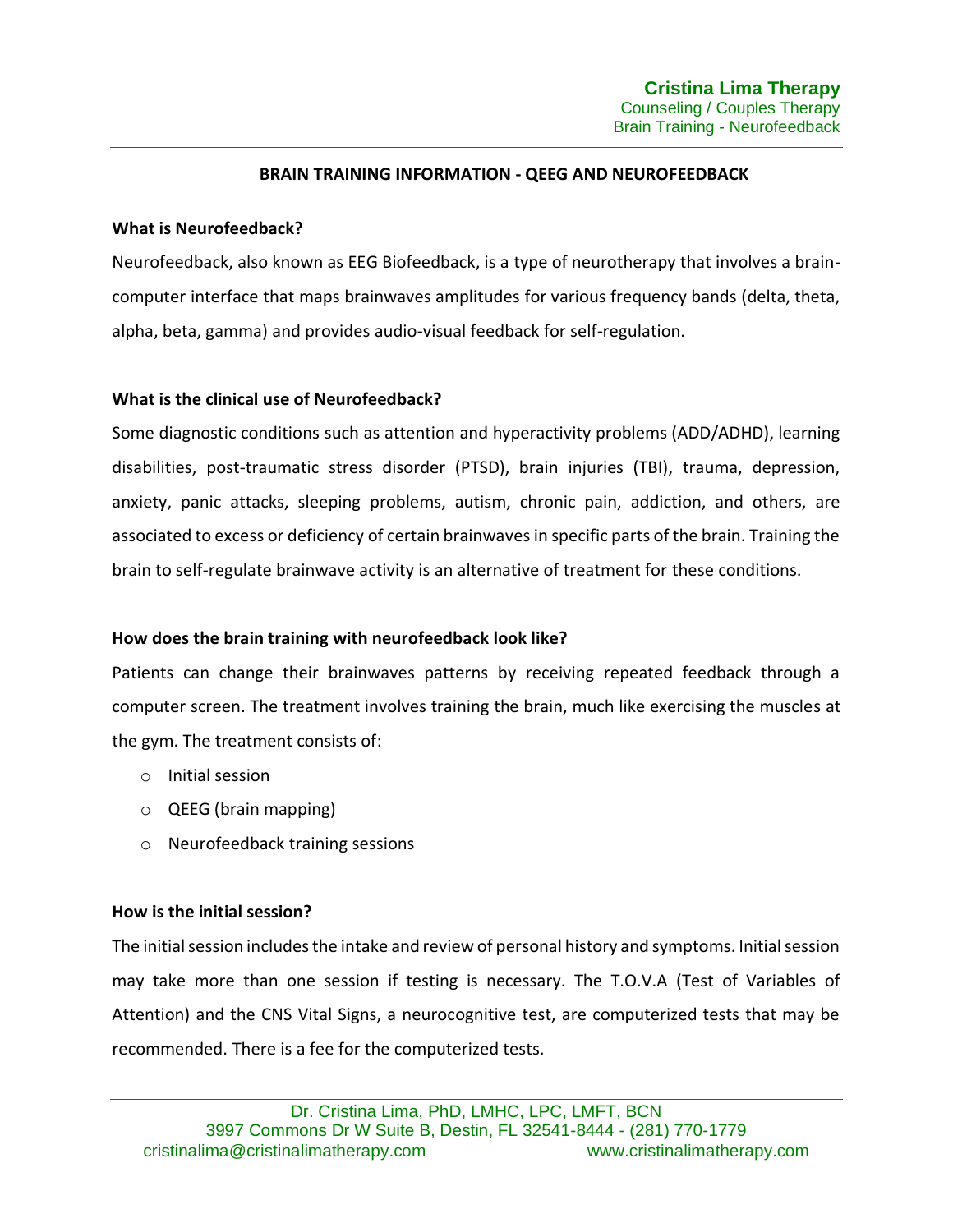## **What is QEEG?**

QEEG (quantitative electroencephalogram), also known as brain mapping, is an assessment tool used to guide the neurofeedback treatment. QEEG consists of recording the electrical activity of the cortex captured by non-invasive sensors attached to my scalp and earlobes. No electricity is introduced into the person's body by the process. The brain mapping is usually done before the training sessions start.

### **How does the QEEG session look like?**

The person undergoing the QEEG assessment will be wearing a cap similar to a swim cap for approximately 45 minutes. During this time small amounts of gel and exfoliating scrub will be applied to areas of the scalp. With eyes open and closed the person will be asked to be still while remaining alert. After the assessment, the person may prefer to wear a hat. Gel will be easily removed once the hair is washed.

# **Are there specific recommendations for the brain mapping?**

To obtain an accurate brain map, the person undergoing the QEEG must do some specific things:

- o Have two good nights of sleep prior to the appointment.
- $\circ$  Double wash the hair and do not use conditioner and other hair care products.
- $\circ$  Consume a moderate meal that is low in sugar 30-90 minutes prior to appointment time.
- $\circ$  Refrain from: any caffeine substance (e.g., coffee, soda, diet pills) the day of the brain map; any nicotine substances 14 hours before the brain map; the use of alcohol for 72 hours before the map; drugs for several days before the assessment (except those prescribed by doctor).
- $\circ$  If necessary, you will be asked to remove contact lenses before recording of brain map. Please bring your contact lenses case and solution.